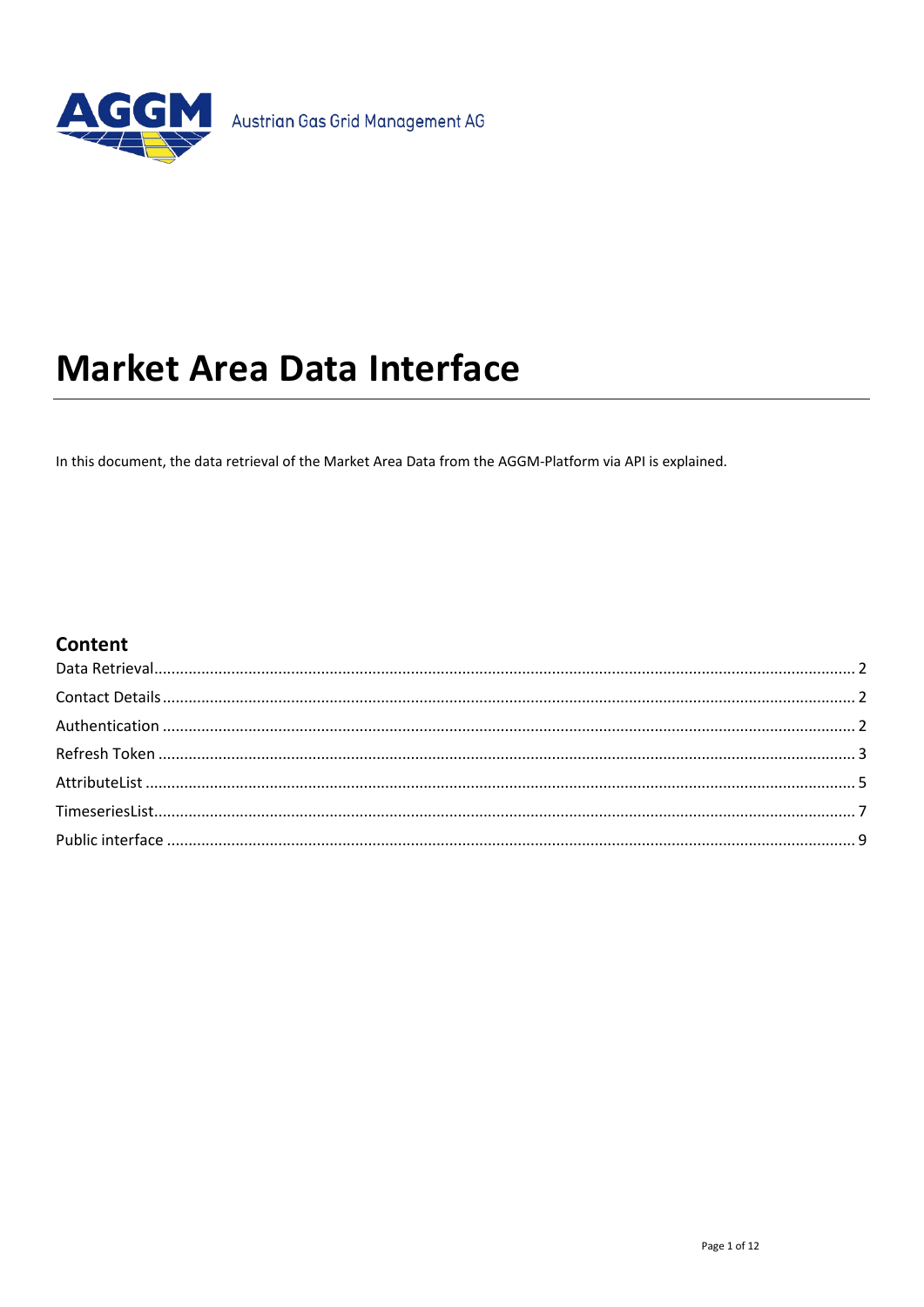#### <span id="page-1-0"></span>**Data Retrieval**

Regarding the data retrievals, it is important to note that the requests are limited to 60 calls per minute per token and a maximum of 6,000 calls per minute in total (over all users).

#### <span id="page-1-1"></span>**Contact Details**

<span id="page-1-2"></span>In case of any queries, please contact marktgebietsmanager@aggm.at

## **Authentication**

 $\mathbf{r}$ 

| <b>URL</b>                 | https://agimos.aggm.at/datenmanagementApi/Authenticate                                                                                                                                                                                                                                                                                                                                                                       |
|----------------------------|------------------------------------------------------------------------------------------------------------------------------------------------------------------------------------------------------------------------------------------------------------------------------------------------------------------------------------------------------------------------------------------------------------------------------|
| Method                     | <b>POST</b>                                                                                                                                                                                                                                                                                                                                                                                                                  |
| Description                | Necessary for API-identity authentication.<br>For authentication username and password are needed. As response an access and refresh<br>token will be delivered. The access token serves an authentication of further requests. The<br>refresh token can be used for requesting a new access token without full reauthentication<br>if the refresh token has not expired.<br>The expiry times are delivered in the response. |
| Request<br>Structure       | request<br>metadata<br>$\Omega$<br>action: <i>authenticate</i><br>payload<br>$\circ$<br>username - userrname<br>password - Password                                                                                                                                                                                                                                                                                          |
| Request-ex-<br>ample (XML) | <request><br/><metadata><br/><action>authenticate</action><br/></metadata><br/><payload><br/><username>bob@example.com</username><br/><password>swordfish</password><br/></payload><br/></request>                                                                                                                                                                                                                           |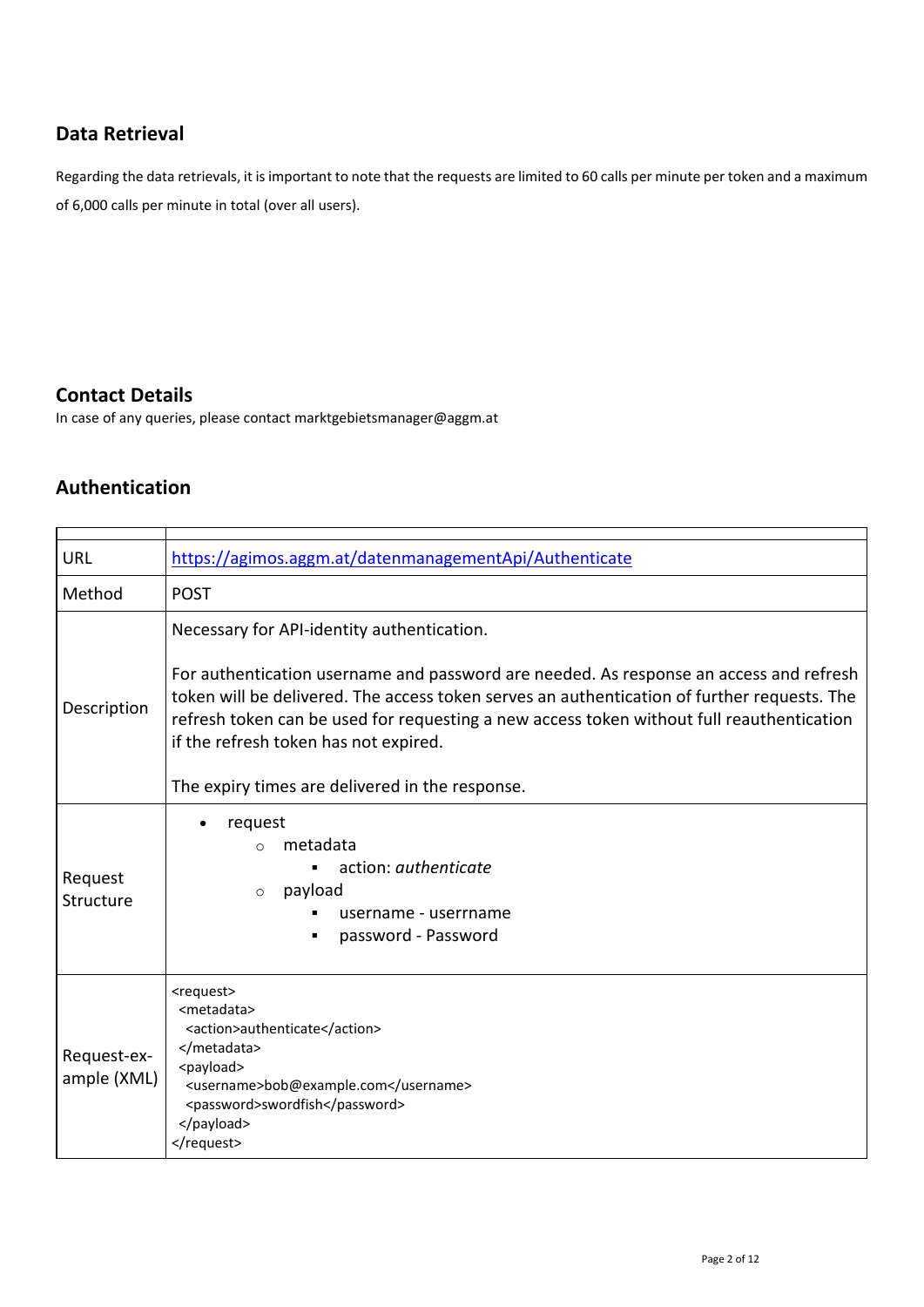| Response<br>structure | response<br>metadata<br>$\bigcap$<br>action: <i>authenticate</i><br>accessToken - AccessToken of currently valid session as JSON-Web-Token<br>٠                                                                                                                                                                                                        |
|-----------------------|--------------------------------------------------------------------------------------------------------------------------------------------------------------------------------------------------------------------------------------------------------------------------------------------------------------------------------------------------------|
|                       | payload<br>$\circ$<br>accessToken - AccessToken of currently valid session as JSON-Web-Token for<br>further authentication<br>refreshToken - RefreshToken as JSON Web Token for renewing the access to-<br>ken.<br>accessExpiresIn - Validity in seconds of access token<br>٠<br>refreshExpiresIn - Validity in seconds of refresh token<br>٠          |
| Response-<br>example  | <response><br/><metadata><br/><action>authenticate</action><br/><accesstoken></accesstoken><br/></metadata><br/><payload><br/><accesstoken>eyJhDvN3[]BlpXx0sw</accesstoken><br/><refreshtoken>eyJhbGc[]45IuY8Fo</refreshtoken><br/><accessexpiresin>300</accessexpiresin><br/><refreshexpiresin>1800</refreshexpiresin><br/></payload><br/></response> |

## <span id="page-2-0"></span>**Refresh Token**

| <b>URL</b>                    | https://agimos.aggm.at/datenmanagementApi/Authenticate                                                                                                                                                                |
|-------------------------------|-----------------------------------------------------------------------------------------------------------------------------------------------------------------------------------------------------------------------|
| Method                        | <b>POST</b>                                                                                                                                                                                                           |
| Description                   | Used for renewing an access token after expiry without full reauthentication. The re-<br>fresh token also has an expiry time.                                                                                         |
| <b>Request Struc-</b><br>ture | request<br>٠<br>metadata<br>$\Omega$<br>action: refreshToken<br>п<br>payload<br>$\circ$<br>refreshToken – A valid refresh token of an expired session.                                                                |
| Request-exam-<br>ple (XML)    | <request><br/><metadata><br/><action>refreshToken</action><br/><accesstoken></accesstoken><br/></metadata><br/><payload><br/><refreshtoken>eyJhbGciOiJIUzI1[]s9yI4N5BxKk</refreshtoken><br/></payload><br/></request> |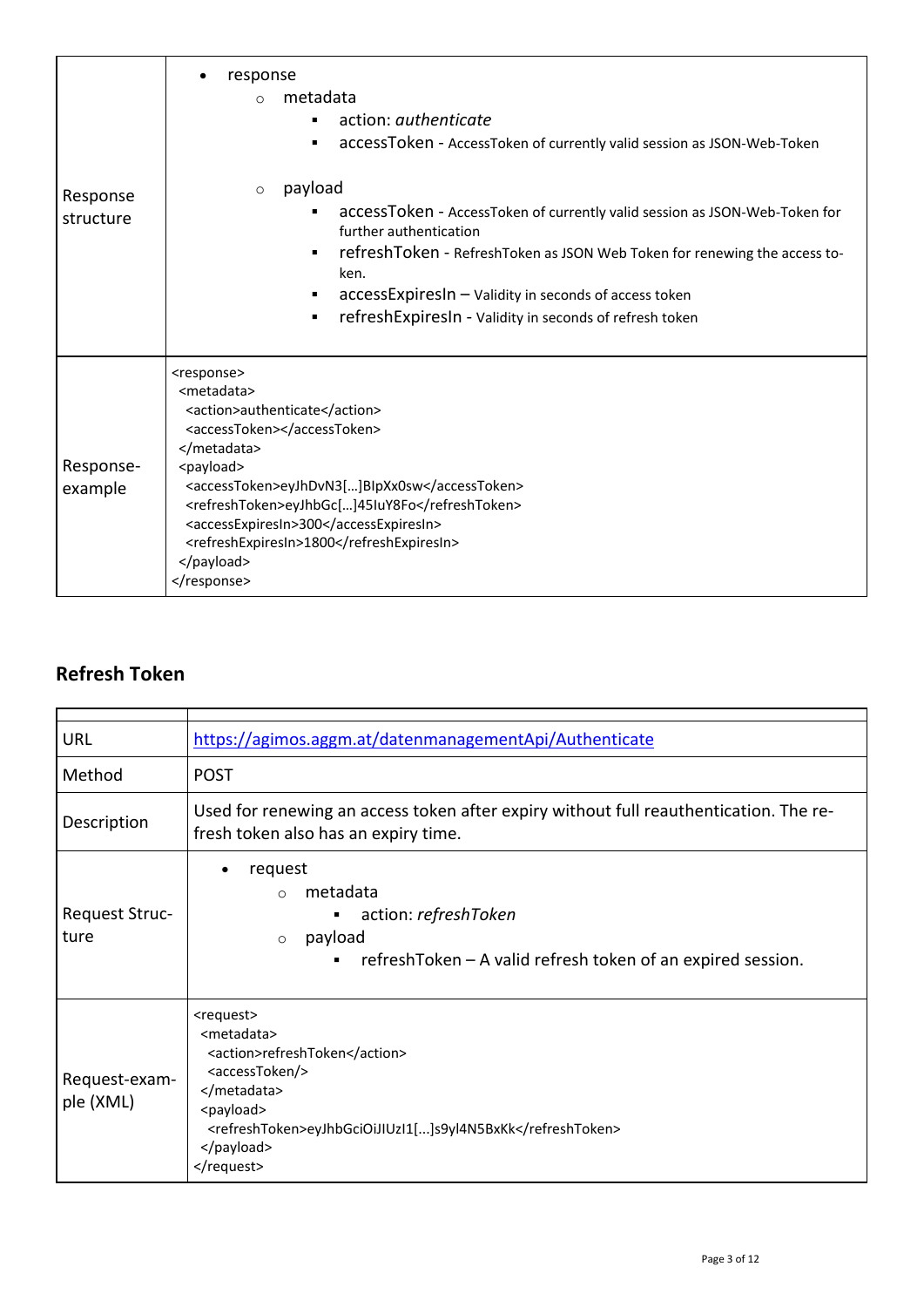| Response<br>structure | response<br>metadata<br>$\Omega$<br>action: refreshToken<br>accessToken - AccessToken of currently valid session as JSON-Web-Token                                                                                                                                                                                                                                                                 |
|-----------------------|----------------------------------------------------------------------------------------------------------------------------------------------------------------------------------------------------------------------------------------------------------------------------------------------------------------------------------------------------------------------------------------------------|
|                       | payload<br>$\circ$<br>accessToken - AccessToken of currently valid session as JSON-Web-Token<br>for further authentication<br>refreshToken - RefreshToken as JSON Web Token for renewing the access<br>token.<br>accessExpiresIn - Validity in seconds of access token<br>refreshExpiresIn - Validity in seconds of refresh token<br>٠                                                             |
| Response-ex-<br>ample | <response><br/><metadata><br/><action>refreshToken</action><br/><accesstoken>eyJhbGc[]-6wLUO1hmuQIpXx0sw</accesstoken><br/></metadata><br/><payload><br/><accesstoken>eyJhbGc[]-6wLUO1hmuQIpXx0sw</accesstoken><br/><refreshtoken>eyJhIUzI1NiI[]zsXh5IuY8Fo</refreshtoken><br/><accessexpiresin>300</accessexpiresin><br/><refreshexpiresin>1800</refreshexpiresin><br/></payload><br/></response> |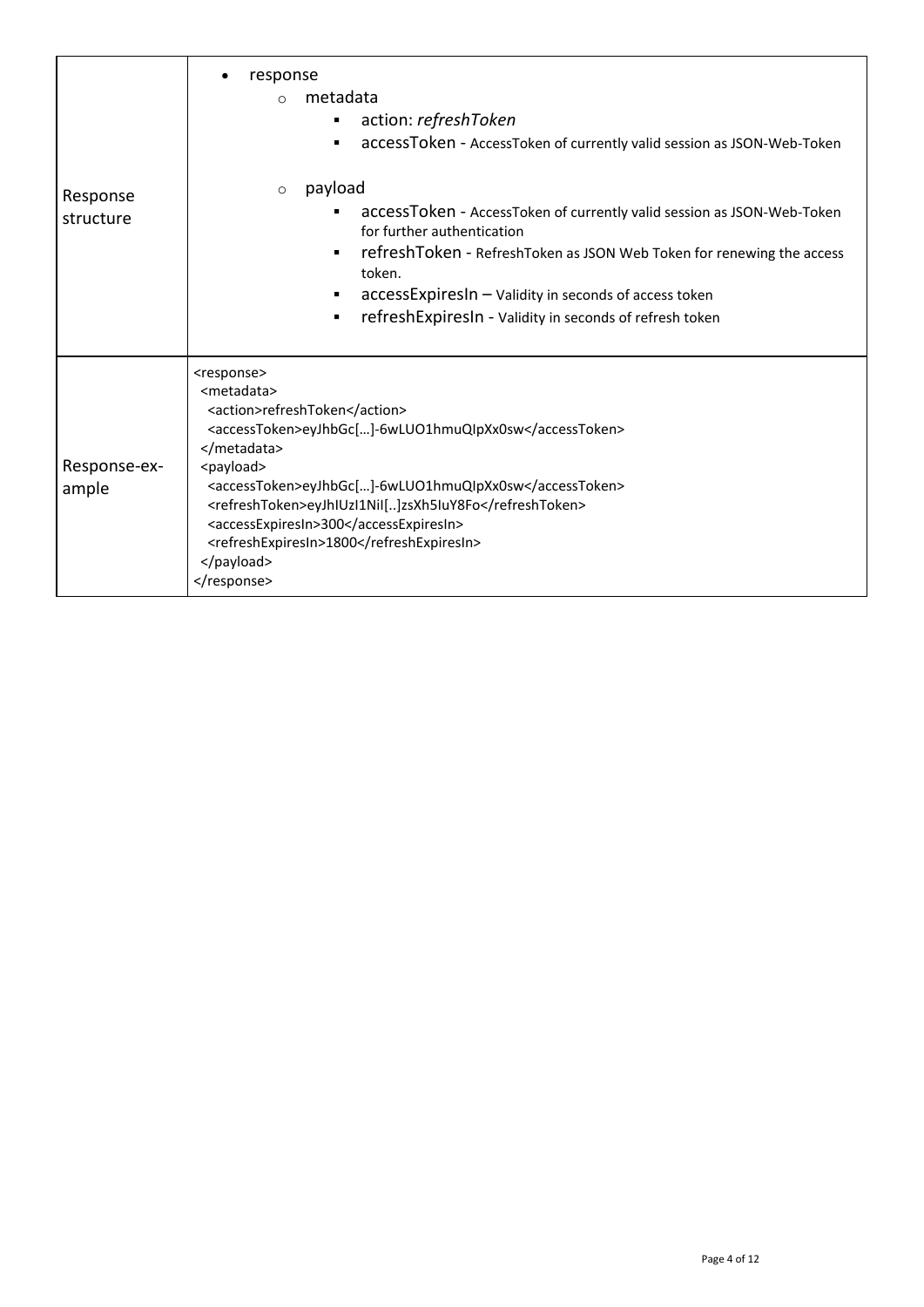### <span id="page-4-0"></span>**AttributeList**

| <b>URL</b>                  | https://agimos.aggm.at/datenmanagementApi/Authenticate                                                                                                                                                                                                                                                                                                                                                                                   |
|-----------------------------|------------------------------------------------------------------------------------------------------------------------------------------------------------------------------------------------------------------------------------------------------------------------------------------------------------------------------------------------------------------------------------------------------------------------------------------|
| Method                      | <b>POST</b>                                                                                                                                                                                                                                                                                                                                                                                                                              |
| Description                 | Request for retrieving all available attributes for API requests in order to filter<br>timeseries requests. Additionally, all possible values of each attribute can be requested.                                                                                                                                                                                                                                                        |
| Request Struc-<br>ture      | request<br>metadata<br>$\circ$<br>action: authenticate<br>payload<br>$\circ$<br>with Values: optional – if true then all possible values of each at-<br>tribute will be suplied                                                                                                                                                                                                                                                          |
| Request-exam-<br>ple (XML)  | <request><br/><metadata><br/><action>attributeList</action><br/><accesstoken>eyJhbGc[]-6wLUO1hmuQIpXx0sw</accesstoken><br/></metadata><br/><payload><br/><withvalues>true</withvalues><br/></payload><br/></request>                                                                                                                                                                                                                     |
| Request-exam-<br>ple (JSON) | "request": {<br>"metadata": {<br>"action": "attributeList",<br>"accessToken": "eyJhbGciOiJSUzI1NiIsInR5cCI[]X1o36u9z2JiXSx4d2Xz_DPPiEw"<br>},<br>"payload": {<br>"withValues": true                                                                                                                                                                                                                                                      |
| Response<br>structure       | response<br>metadata<br>$\Omega$<br>action: attributeList<br>accessToken - AccessToken of currently valid session as JSON-Web-Token<br>payload<br>$\circ$<br>attributes - list of all available attributes<br>attribute<br>$\blacksquare$<br>name - name of each attribute<br>٠<br>possibleValues - list of possible values of each at-<br>٠<br>tribute. Only supplied when with Values is set to<br>true<br>value – possible value<br>٠ |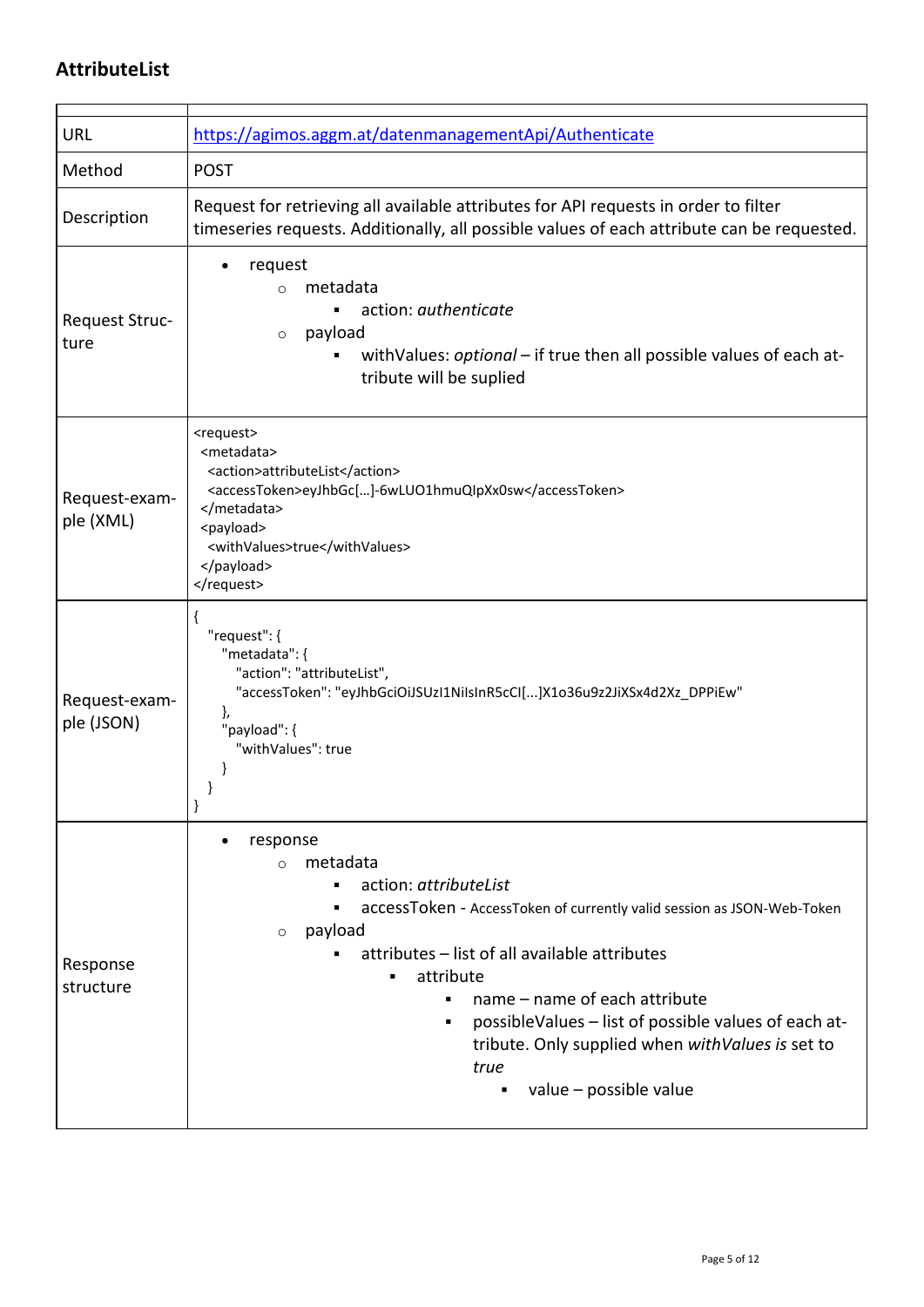| Response-ex-<br>ample (XML)  | <response><br/><metadata><br/><action>attributeList</action><br/></metadata><br/><payload><br/><attributes><br/><attribute><br/><name>Category</name><br/><possiblevalues><br/><value>value</value><br/></possiblevalues><br/></attribute><br/><attribute><br/><name>Location</name><br/><possiblevalues><br/><value>Arnoldstein</value><br/><value>Baumgarten</value><br/><value>aundb</value><br/><value>gca-tso</value><br/></possiblevalues><br/></attribute><br/></attributes><br/></payload><br/></response> |
|------------------------------|--------------------------------------------------------------------------------------------------------------------------------------------------------------------------------------------------------------------------------------------------------------------------------------------------------------------------------------------------------------------------------------------------------------------------------------------------------------------------------------------------------------------|
| Response-ex-<br>ample (JSON) | "response": {<br>"metadata": {<br>"action": "attributeList"<br>},<br>"payload": {<br>"attributes": {<br>"attribute": [{<br>"possibleValues": {<br>"value": "Balancing"<br>},<br>"name": "Category"<br>$\},\{$<br>"possibleValues": {<br>"value": ["Arnoldstein", "Baumgarten"]<br>},<br>"name": "Location"<br>$\left.\rule{0pt}{2.5pt}\right\} \hspace{0.25pt}\left.\rule{0pt}{2.5pt}\right\}$                                                                                                                     |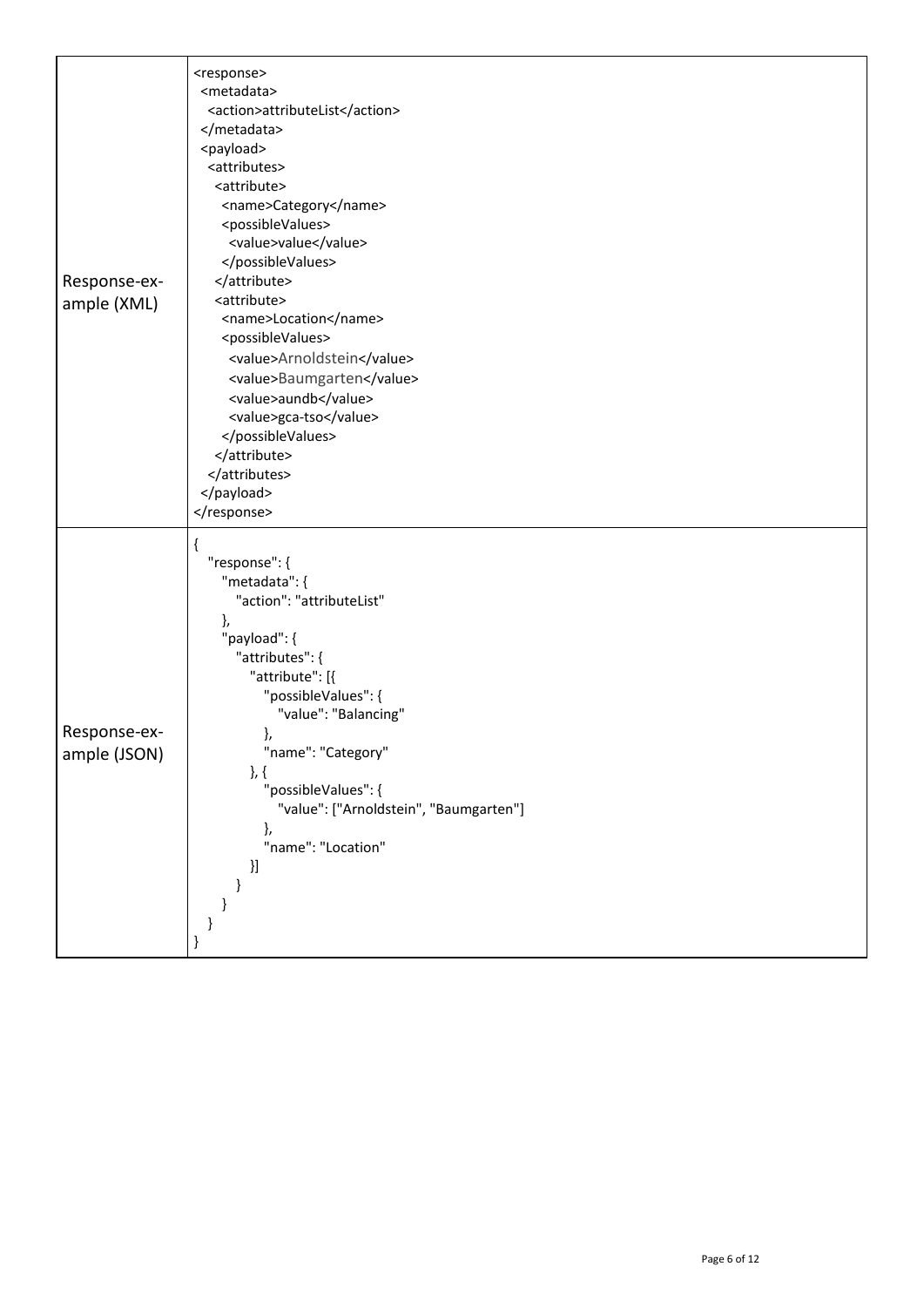### <span id="page-6-0"></span>**TimeseriesList**

| <b>URL</b>                | https://agimos.aggm.at/datenmanagementApi/Authenticate                                                                                                                                                                                                                                                                               |
|---------------------------|--------------------------------------------------------------------------------------------------------------------------------------------------------------------------------------------------------------------------------------------------------------------------------------------------------------------------------------|
| Method                    | <b>POST</b>                                                                                                                                                                                                                                                                                                                          |
| Description               | Delivers a list of all available timeseries.                                                                                                                                                                                                                                                                                         |
| <b>Request Structure</b>  | request<br>$\bullet$<br>metadata<br>$\Omega$<br>action: timeseriesList<br>payload<br>$\circ$                                                                                                                                                                                                                                         |
| Request-example<br>(XML)  | <request><br/><metadata><br/><action>timeseriesList</action><br/><accesstoken>eyJhbCI[]Sx4d2Xz_DPPiEw</accesstoken><br/></metadata><br/><payload><br/></payload><br/></request>                                                                                                                                                      |
| Request-example<br>(JSON) | ₹<br>"request": {<br>"metadata": {<br>"action": "timeseriesList",<br>"accessToken": "eyJCI[]X1Sx4d2Xz_DPPiEw"<br>},<br>"payload": ""<br>}<br>}                                                                                                                                                                                       |
| Response structure        | response<br>$\bullet$<br>metadata<br>$\circ$<br>action: attributeList<br>accessToken - AccessToken of currently valid session as JSON-Web-To-<br>٠<br>ken<br>payload<br>$\circ$<br>timerseriesList<br>timeseries<br>name - name of each timeseries<br>unit - unit of each timeseries<br>scope - public (static value for public API) |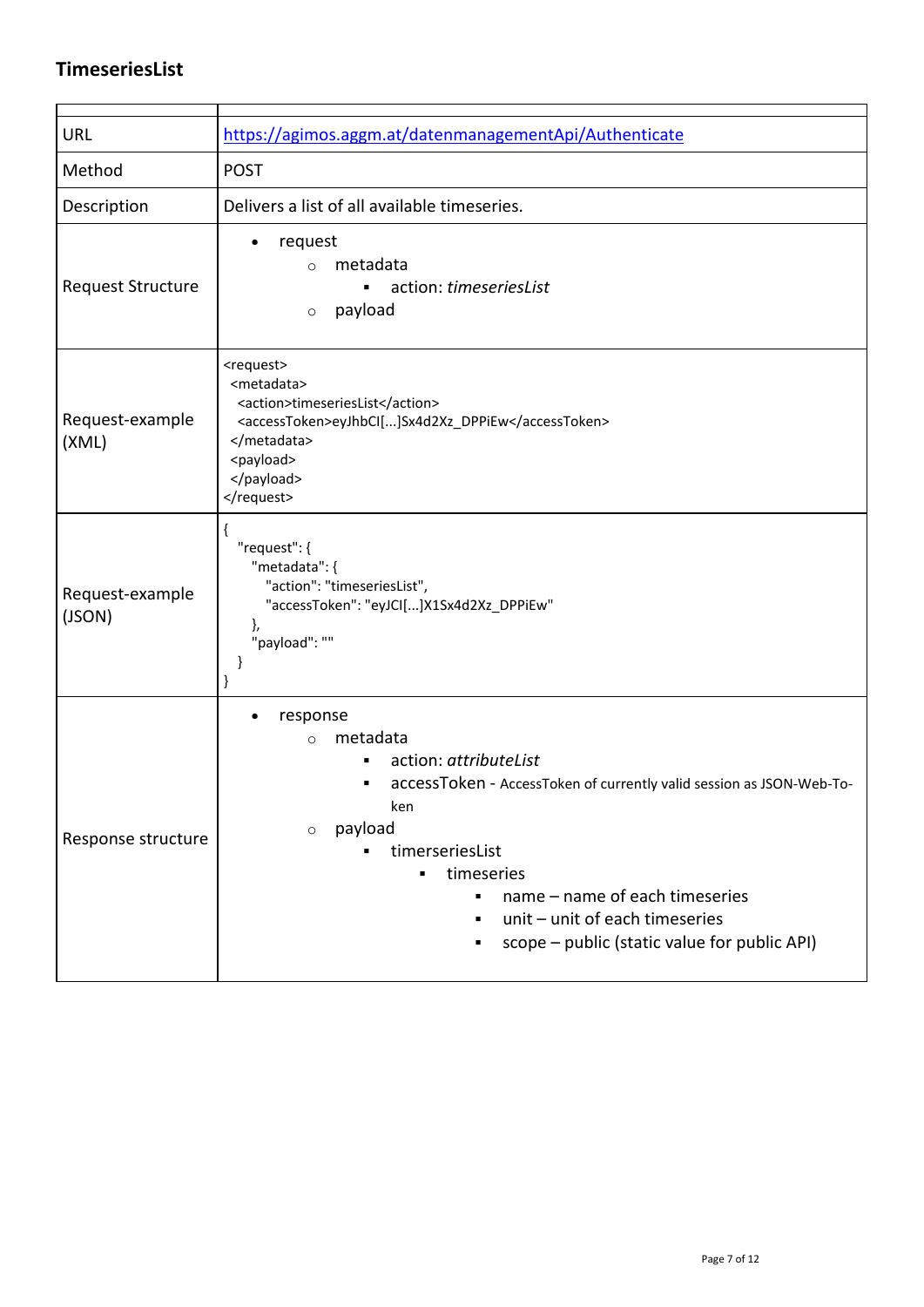| Response-example<br>(XML)  | <response><br/><metadata><br/><action>timeseriesList</action><br/></metadata><br/><payload><br/><timeserieslist><br/><timeseries><br/><name>Boersenreferenzpreis</name><br/><unit>cent/KWH</unit><br/><scope>public</scope><br/></timeseries><br/><timeseries><br/><name>ClearingpreisBezug</name><br/><unit>cent/KWH</unit><br/><scope>public</scope><br/></timeseries><br/></timeserieslist><br/></payload><br/></response> |
|----------------------------|-------------------------------------------------------------------------------------------------------------------------------------------------------------------------------------------------------------------------------------------------------------------------------------------------------------------------------------------------------------------------------------------------------------------------------|
| Response-example<br>(JSON) | $\mathcal{L}$<br>"response": {<br>"metadata": {<br>"action": "timeseriesList"<br>},<br>"payload": {<br>"timeseriesList": {<br>"timeseries": [{<br>"unit": "cent/KWH",<br>"scope": "public",<br>"name": "Boersenreferenzpreis"<br>$\},\{$<br>"unit": "cent/KWH",<br>"scope": "public",<br>"name": "ClearingpreisBezug"<br>}]                                                                                                   |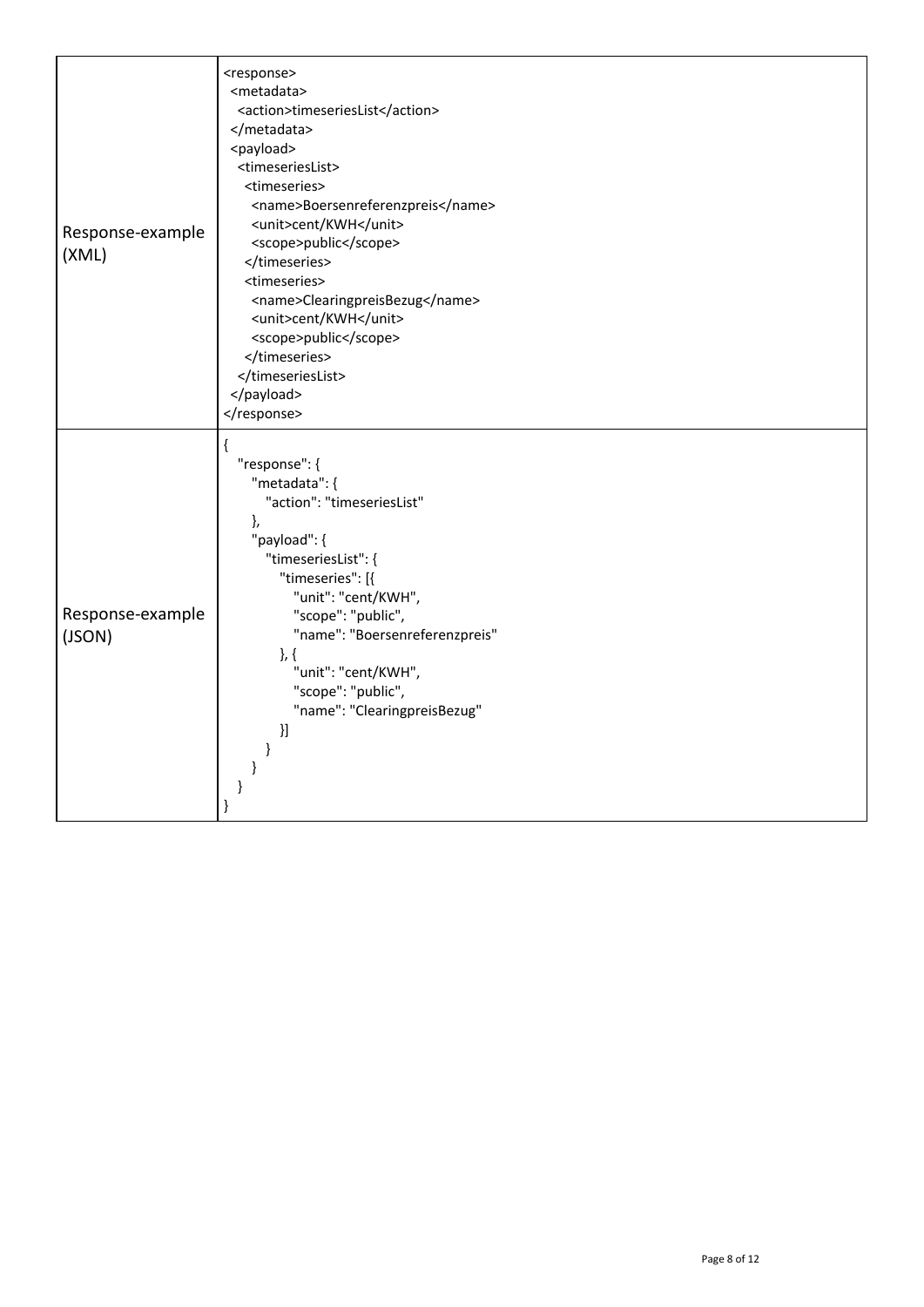### <span id="page-8-0"></span>**Public interface**

| URL                      | https://agimos.aggm.at/datenmanagementApi/Authenticate                                                                                                                                                                                                                                                                                                                                                                                                                                                                                                                                                                                                                                                                                               |
|--------------------------|------------------------------------------------------------------------------------------------------------------------------------------------------------------------------------------------------------------------------------------------------------------------------------------------------------------------------------------------------------------------------------------------------------------------------------------------------------------------------------------------------------------------------------------------------------------------------------------------------------------------------------------------------------------------------------------------------------------------------------------------------|
| Method                   | <b>POST</b>                                                                                                                                                                                                                                                                                                                                                                                                                                                                                                                                                                                                                                                                                                                                          |
| Description              | Delivers the data of selected timeseries. Attributes and attribute value combinations<br>can be used for the filtering of responsing timeseries. The list of attributes and their<br>values can be requested with AttributeList.<br>With setting the element <i>changedValuesOnly</i> to "true", time periods with the same<br>value will be condensed into one timeseriesData block.<br>At least one attributes- or timeseries-element must be used in the request.                                                                                                                                                                                                                                                                                 |
| <b>Request Structure</b> | request<br>metadata<br>$\circ$<br>action: publicInterface<br>accessToken [token]<br>٠<br>payload<br>$\circ$<br>withAttributes - optional, true   false - If true then also the at-<br>٠<br>tributes will be delivered.<br>granularity - optional, Hour   Day   Month   Year - Default<br>value is Hour<br>timeseriesData<br>from<br>$\blacksquare$<br>to<br>changedValuesOnly: optional, true   false - If true then<br>٠<br>time periods with the same value will be condensed into<br>one timeseriesData block<br>attributes<br>attribute - Optional, element can be used sev-<br>eral times<br>key<br>value<br>timeseries: optional, for filtering of resulting timeseries<br>name: name of timeseries. element can be used<br>٠<br>several times |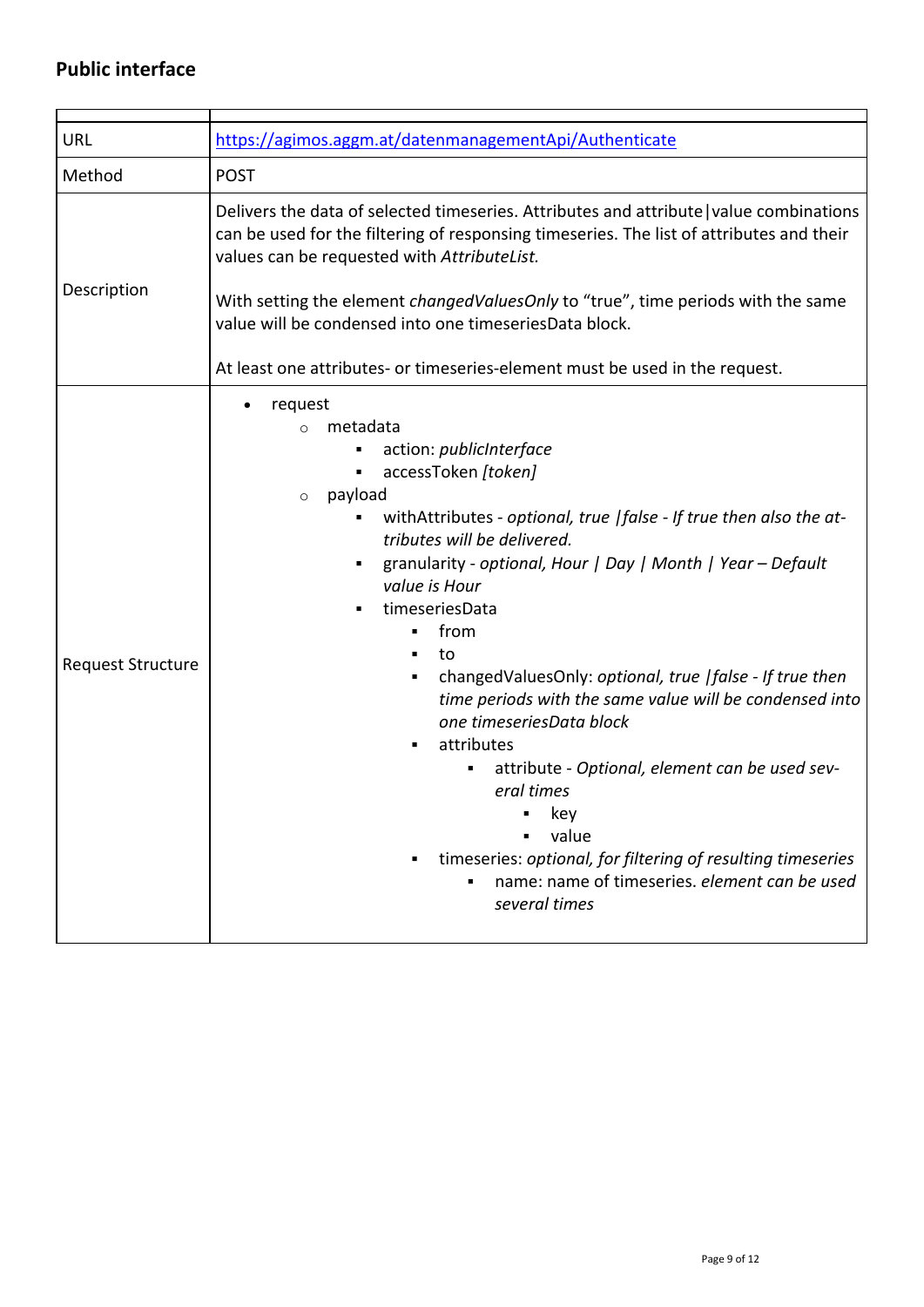| Request-example<br>(JSON)    | <request><br/><metadata><br/><action>publicInterface</action><br/><accesstoken>eyJhbGciOiJSUzI1NiIsInR[]pjk8vYsQhUQmvnao4S6Qn9X</accesstoken><br/></metadata><br/><payload><br/><timeseriesdata><br/><from>2021-06-07T16:00:00Z</from><br/><to>2021-06-09T16:00:00Z</to><br/><attributes><br/><attribute><br/><key>MarketArea</key><br/><value>East</value><br/></attribute><br/></attributes><br/><timeseries><br/><name>Boersenreferenzpreis</name><br/><name>ClearingpreisBezug</name><br/><name>ClearingpreisLieferung</name><br/></timeseries><br/></timeseriesdata><br/><granularity>Month</granularity><br/></payload><br/></request> |
|------------------------------|----------------------------------------------------------------------------------------------------------------------------------------------------------------------------------------------------------------------------------------------------------------------------------------------------------------------------------------------------------------------------------------------------------------------------------------------------------------------------------------------------------------------------------------------------------------------------------------------------------------------------------------------|
| Response-exam-<br>ple (JSON) | ί<br>"request": {<br>"metadata": {<br>"action": "publicInterface",<br>"accessToken": "eyJhbGciOiJSUzI1NiIsInR[]pjk8vYsQhUQmvnao4S6Qn9X"<br>},<br>"payload": {<br>"granularity": "Month",<br>"timeseriesData": {<br>"timeseries": {<br>"name": ["Boersenreferenzpreis", "ClearingpreisBezug", "ClearingpreisLieferung"]<br>Ι.<br>"from": "2021-06-07T16:00:00Z",<br>"to": "2021-06-09T16:00:00Z"<br>"attributes": [<br>₹<br>"attribute": {<br>"value": "Prices",<br>"key": "Type"<br>}<br>ł                                                                                                                                                   |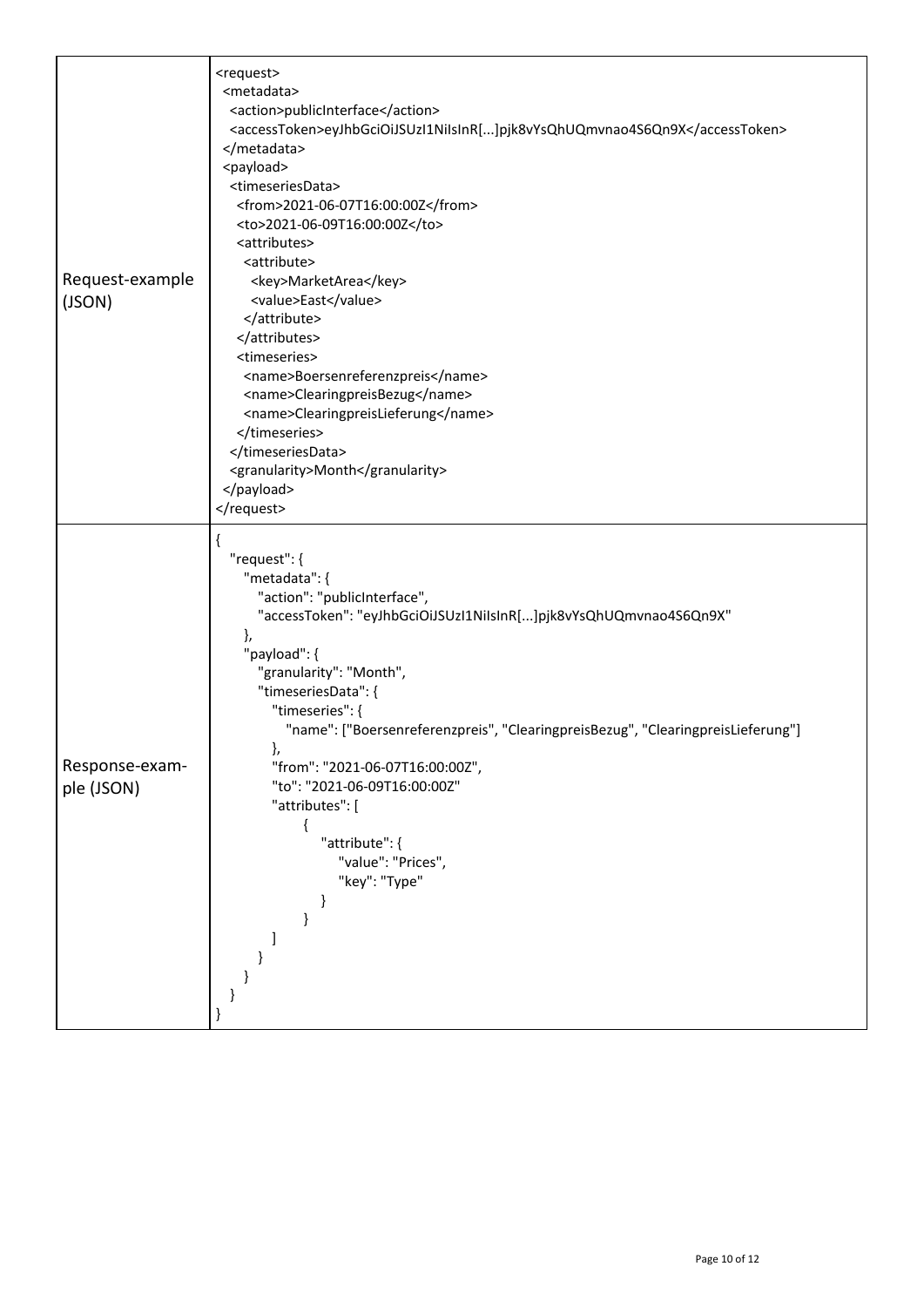|                 | response                                        |
|-----------------|-------------------------------------------------|
|                 | metadata<br>$\circ$                             |
|                 | action: publicInterface<br>٠                    |
|                 |                                                 |
|                 | payload<br>$\circ$                              |
|                 | timeseriesData<br>٠                             |
|                 | timeseries: element for each timeseries<br>٠    |
|                 | header<br>٠                                     |
|                 | name: unique name of each timeseries            |
| Response struc- | unit: unit of each timeseries<br>$\blacksquare$ |
| ture            | dataSet                                         |
|                 | data<br>٠                                       |
|                 | from: in UTC<br>٠                               |
|                 | to: in UTC<br>٠                                 |
|                 | value<br>$\blacksquare$                         |
|                 |                                                 |
|                 | flag quality of each value (missing, noAc-<br>٠ |
|                 | cess, valid)                                    |
|                 |                                                 |
|                 | <response></response>                           |
|                 | <metadata></metadata>                           |
|                 | <action>publicInterface</action>                |
|                 |                                                 |
|                 | <payload></payload>                             |
|                 | <timeseriesdata></timeseriesdata>               |
|                 | <timeseries></timeseries>                       |
|                 | <header></header>                               |
|                 | <name>Boersenreferenzpreis</name>               |
|                 | <unit>cent/KWH</unit><br><interval></interval>  |
|                 | <type>hour</type>                               |
|                 | <multiplier>1</multiplier>                      |
|                 |                                                 |
|                 | <from>2021-05-21T00:00:00Z</from>               |
| Response-exam-  | <to>2021-05-21T23:00:00Z</to>                   |
| ple (XML)       |                                                 |
|                 | <dataset></dataset>                             |
|                 | <data></data>                                   |
|                 | <from>2021-06-07T14:00:00Z</from>               |
|                 | <value>1230.0</value>                           |
|                 | <flag>valid</flag><br>                          |
|                 | <data></data>                                   |
|                 | <from>2021-06-08T13:00:00Z</from>               |
|                 | <value>12340.0</value>                          |
|                 | <flag>valid</flag>                              |
|                 |                                                 |
|                 |                                                 |
|                 |                                                 |
|                 |                                                 |
|                 |                                                 |
|                 |                                                 |